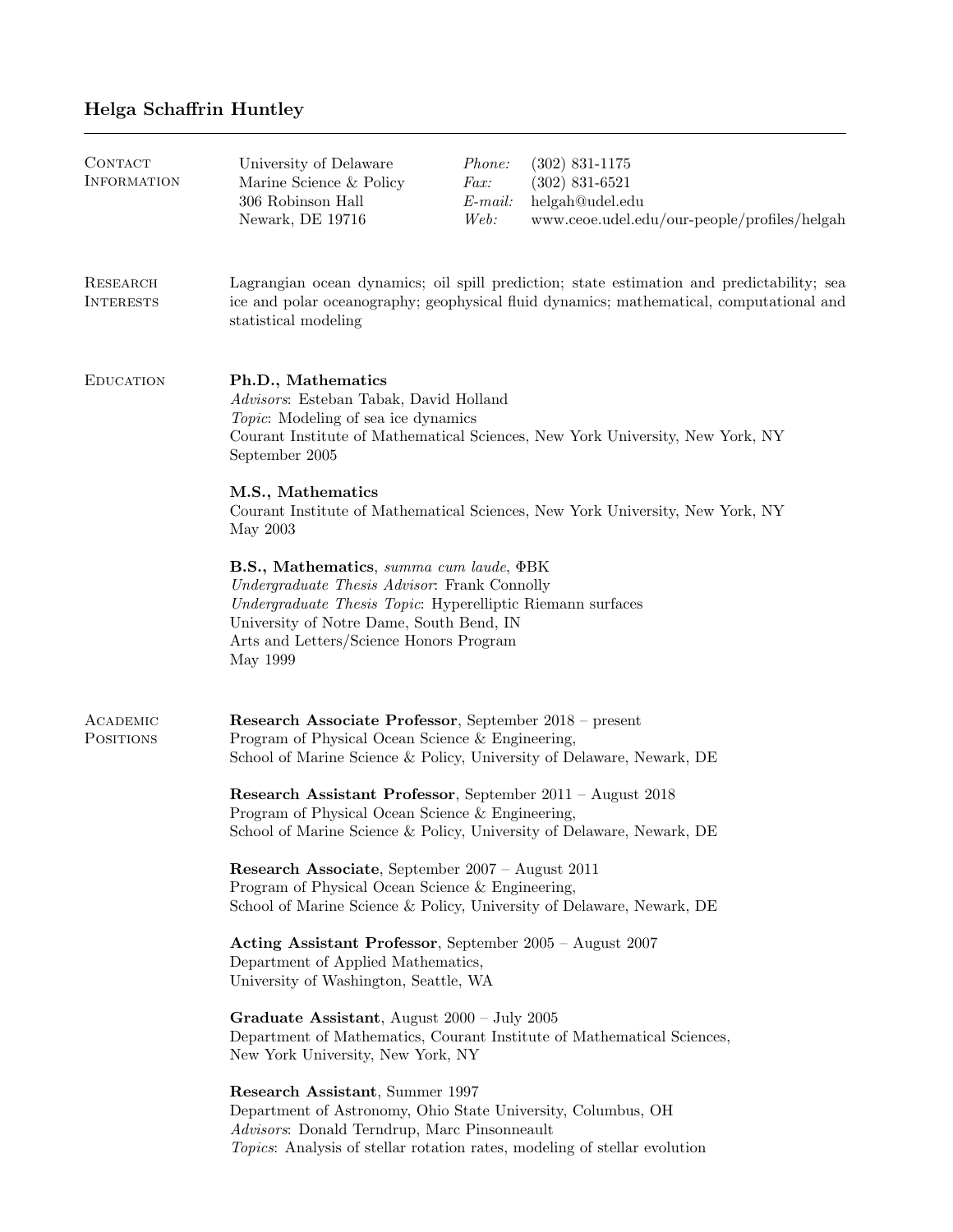Publications Pearson, J., B. Fox-Kemper, B. Pearson, H. Chang, B. K. Haus, J. Horstmann, H. S. Huntley, A. D. Kirwan, Jr., B. Lund, A. Poje, Biases in structure functions from observations of submesoscale flows, *J. Geophys. Res. Oceans*, submitted, 2019.

> Huntley, H. S., B. L. Lipphardt, Jr., A. D. Kirwan, Jr., Anisotropy and inhomogeneity in drifter dispersion, *J. Geophys. Res. Oceans*, doi: 10.1029/2019JC015179, in print, 2019.

> Chang, H., H. S. Huntley, A. D. Kirwan Jr., D. F. Carlson, J. A. Mensa, S. Mehta, G. Novelli, T. M. Özgökmen, B. Fox-Kemper, B. Pearson, J. Pearson, R. Harcourt, A. C. Poje, Small-scale dispersion in the presence of Langmuir circulation, *J. Phys. Oceanogr.*, doi: 10.1175/JPO-D-19-0107.1, 2019.

> Carlson, D. F., T. Özgökmen, G. Novelli, C. Guigand, H. Chang, B. Fox-Kemper, J. Mensa, S. Mehta, E. Fredj, H. Huntley, A. D. Kirwan, Jr., M. Berta, M. Rebozo, M. Curcic, E. Ryan, B. Lund, B. Haus, J. Molemaker, C. Hunt, S. Chen, L. Bracken, J. Horstmann, Surface ocean dispersion observations from the Ship-Tethered Aerostat Remote Sensing System, *Frontiers Mar. Sci.*, 5(479), doi: 10.3389/fmars.2018.00479, 2018.

> Chang, H., H. S. Huntley, A. D. Kirwan, Jr., B. L. Lipphardt, Jr., M. H. M. Sulman, Transport structures in a 3D periodic flow, *Commun. Nonlinear Sci. Numer. Simul.*, 61, 84-103, doi: 10.1016/j.cnsns.2018.01.014, 2018.

> Haza, A., E. D'Asaro, H. Chang, S. Chen, M. Curcic, C. Guigand, H. S. Huntley, G. Jacobs, G. Novelli, T. M. Özgökmen, A. C. Poje, E. Ryan, A. Shcherbina, Drogue-loss detection of surface drifters during the Lagrangian Submesoscale Experiment (LASER), *J. Atmos. Oceanic Technol.*, 35(4), 705–725 doi: 10.1175/JTECH-D-17-0143.1, 2018.

> D'Asaro, E., A. Shcherbina, J. M. Klymak, J. Molemaker, G. Novelli, C. M. Guigand, A. Haza, B. Haus, E. Ryan, G. A. Jacobs, H. S. Huntley, N. J. M. Laxague, S. Chen, F. Judt, J. C. McWilliams, R. Barkan, A. D. Kirwan, Jr., A. C. Poje, T. M. Ozgökmen, Ocean convergence and dispersion of flotsam, *PNAS*, 115(6), 1162–1167, doi: 10.1073/pnas.1718453115, 2018.

> Huntley, H. S., P. Ryan, Wind effects on flow patterns and net fluxes in density-driven channel flow, *J. Geophys. Res. Oceans*, 123(1), 305–323, doi: 10.1002/2017JC012748, 2018.

> Kirwan, Jr., A. D., H. S. Huntley, H. Chang, Emergence of Coherent Clusters in the Ocean, in *Advances in Nonlinear Geosciences*, edited by A. Tsonis, Springer, 213–224, doi: 10.1007/978-3-319-58895-7 12, 2018.

> Mariano, A. J., E. H. Ryan, H. S. Huntley, L. C. Laurindo, E. Coelho, A. Griffa, T. M. Özgökmen, M. Berta, D. Bogucki, S. Chen, M. Curcic, M. Gough, B. K. Haus, A. C. Haza, P. Hogan, M. Iskandarani, G. Jacobs, A. D. Kirwan, Jr., N. Laxague, B. Lipphardt, Jr., M. G. Magaldi, G. Novelli, A. Reniers, J. Restrepo, C. Smith, A. Valle-Levinson, M. Wei, Statistical properties of the northern Gulf of Mexico surface velocity field as sampled by GLAD drifters, *J. Geophys. Res. Oceans*, 121, 5193–5216, doi: 10.1002/2015JC011569, 2016.

> Jacobs, G., H. S. Huntley, A. D. Kirwan, Jr., B. L. Lipphardt, Jr., T. Campbell, T. Smith, K. Edwards, B. Bartels, Ocean processes underlying surface clustering, *J. Geophys. Res. Oceans*, 121, 180–197, doi: 10.1002/2015JC011140, 2016.

> Huntley, H. S., B. L. Lipphardt, Jr., G. Jacobs, A. D. Kirwan, Jr., Clusters, deformation, and dilation: Diagnostics for material accumulation regions, *J. Geophys. Res. Oceans*, 120, 6622–6636, doi: 10.1002/2015JC011036, 2015.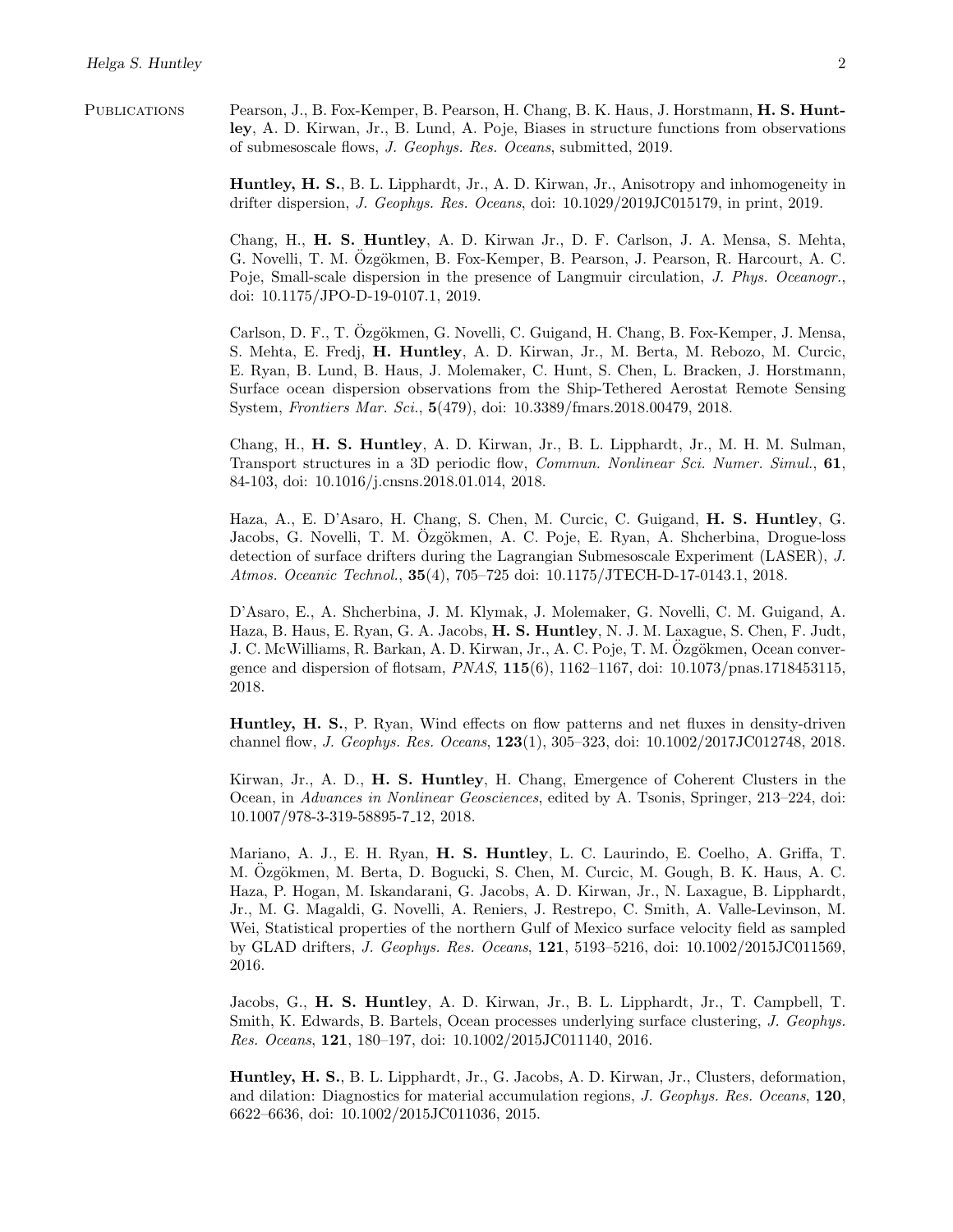Muscarella, P., M. Carrier, H. Ngodock, S. Smith, B. L. Lipphardt, Jr., A. D. Kirwan, Jr., H. S. Huntley, Do assimilated drifter velocities improve Lagrangian predictability in an operational ocean model?, *Mon. Weather Rev.*, 143, 1822–1832, doi: 10.1175/MWR-D-14- 00164.1, 2015.

Coelho, E. F., P. Hogan, G. Jacobs, P. Thoppil, H. S. Huntley, B. Haus, B. L. Lipphardt, Jr., A. D. Kirwan, Jr., E. Ryan, M. J. Olascoaga, F. J. Beron-Vera, A. C. Poje, A. Griffa, T. M. Özgökmen, A. J. Mariano, G. Novelli, A. C. Haza, D. Bogucki, S. S. Chen, M. Curcic, M. Iskandarani, F. Judt, N. Laxague, A. J. H. M. Reniers, A. Valle-Levinson, M. Wei, Ocean current estimation using a multi-model ensemble Kalman filter during the Grand LAgrangian Deployment experiment (GLAD), *Ocean Model.*, 87, 86–106, doi: 10.1016/j.ocemod.2014.11.001, 2015.

Jacobs, G., B. Bartels, D. Bogucki, F. J. Beron-Vera, S. Chen, E. F. Coelho, M. Curcic, A. Griffa, M. Gough, B. K. Haus, A. C. Haza, R. W. Helber, P. J. Hogan, H. S. Huntley, M. Iskandarani, F. Judt, A. D. Kirwan, Jr., N. Laxague, A. Valle-Levinson, B. L. Lipphardt, Jr., A. J. Mariano, H. E. Ngodock, G. Novelli, M. J. Olascoaga, T. M. Ozgökmen, A. C. Poje, A. J. H. M. Reniers, C. D. Rowley, E. H. Ryan, S. R. Smith, P. L. Spence, P. G. Thoppil, M. Wei, Data assimilation considerations for improved ocean predictability during the Gulf of Mexico Grand Lagrangian Deployment (GLAD), *Ocean Model.*, 83, 98–117, doi: 10.1016/j.ocemod.2014.09.003, 2014.

Ozgökmen, T. M., F. J. Beron-Vera, D. Bogucki, S. S. Chen, C. Dawson, W. Dewar, A. Griffa, B. K. Haus, A. C. Haza, H. Huntley, M. Iskandarani, G. Jacobs, B. Jagers, A. D. Kirwan, Jr., N. Laxague, B. Lipphardt, Jr., J. MacMahan, A. J. Mariano, J. Olascoaga, G. Novelli, A. C. Poje, A. J. H. M. Reniers, J. M. Restrepo, B. Rosenheim, E. H. Ryan, C. Smith, A. Soloviev, S. Venkataramani, G.-C. Zha, P. Zhu, Research overview of the Consortium for Advanced Research on Transport of Hydrocarbon in the Environment (CARTHE), *Intl Oil Spill Conf. Proc.*, 2014(1), 544–560, doi: 10.7901/2169-3358-2014.1.544, 2014.

Poje, A. C., T. M. Ozgökmen, B. L. Lipphardt, Jr., B. K. Haus, E. H. Ryan, A. C. Haza, G. A. Jacobs, A. J. H. M. Reniers, M. J. Olascoaga, G. Novelli, A. Griffa, F. J. Beron-Vera, S. S. Chen, E. Coelho, P. J. Hogan, A. D. Kirwan, Jr., H. S. Huntley, A. J. Mariano, Submesoscale dispersion in the vicinity of the *Deepwater Horizon* spill, *PNAS*, 111(35), 12693–12698, doi: 10.1073/pnas.1402452111, 2014.

Olascoaga, M. J., F. J. Beron-Vera, G. Haller, J. Triñanes, M. Iskandarani, E. F. Coelho, B. Haus, H. S. Huntley, G. Jacobs, A. D. Kirwan, Jr., B. L. Lipphardt, Jr., T. Ozgökmen, A. J. H. M. Reniers, A. Valle-Levinson, Drifter motion in the Gulf of Mexico constrained by altimetric Lagrangian coherent structures, *Geophys. Res. Lett.*, 40(23), 6171–6175, doi: 10.1002/2013GL058624, 2013.

Sulman, M. H. M., H. S. Huntley, B. L. Lipphardt, Jr., G. Jacobs, P. Hogan, A. D. Kirwan, Jr., Hyperbolicity in temperature and flow fields during the formation of a Loop Current ring, *Nonlin. Processes Geophys.*, 20(5), 883–892, doi: 10.5194/npg-20-883-2013, 2013.

Sulman, M. H. M., H. S. Huntley, B. L. Lipphardt, Jr., A. D. Kirwan, Jr., Leaving flatland: Diagnostics for Lagrangian coherent structures in three-dimensional flows, *Physica D*, 258, 77–92, doi: 10.1016/j.physd.2013.05.005, 2013.

Sulman, M. H. M., **H. S. Huntley**, B. L. Lipphardt, Jr., A. D. Kirwan, Jr., Out of flatland: Three-dimensional aspects of Lagrangian transport in geophysical fluids, in *Lagrangian Modeling of the Atmosphere*, Geophys. Monogr. Ser., vol. 200, edited by J. Lin et al., AGU, 77–84, doi: 10.1029/2012GM001279, 2013.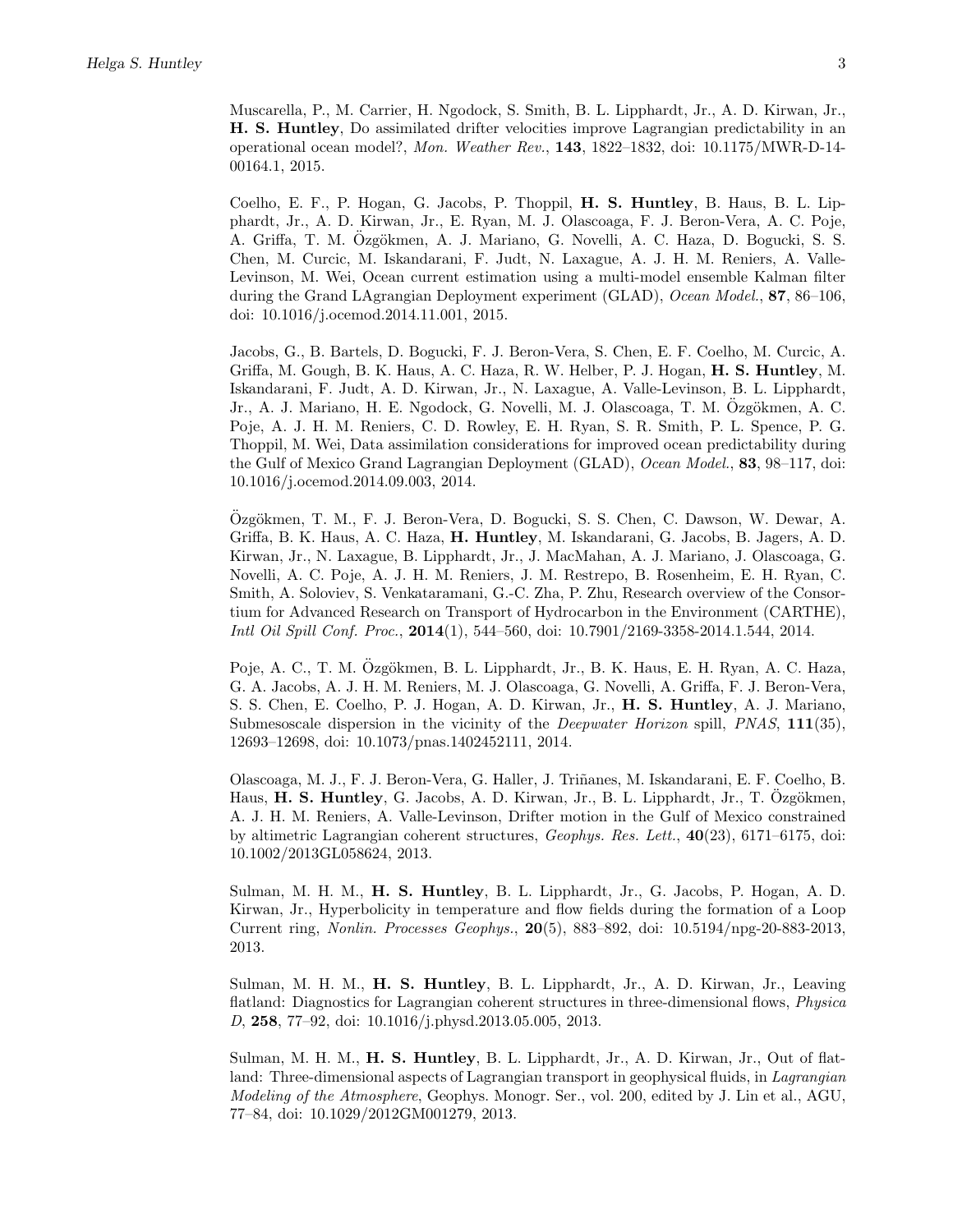Huntley, H. S., B. L. Lipphardt, Jr., A. D. Kirwan, Jr., Surface drift predictions of the *Deepwater Horizon* spill: The Lagrangian perspective, in *Monitoring and Modeling the Deepwater Horizon Oil Spill: A Record-Breaking Enterprise*, Geophys. Monogr. Ser., vol. 195, edited by Y. Liu et al., AGU, 179–195, doi: 10.1029/2011GM001097, 2011.

Chang, Y., D. Hammond, A. C. Haza, P. Hogan, H. S. Huntley, A. D. Kirwan, Jr., B. L. Lipphardt, Jr., V. Taillandier, A. Griffa, T. M. Özgökmen, Enhanced estimation of sonobuoy trajectories by velocity reconstruction with near-surface drifters, *Ocean Model.*, 36, 179–197, doi: 10.1016/j.ocemod.2010.11.002, 2011.

Huntley, H. S., B. L. Lipphardt, Jr., A. D. Kirwan, Jr., Lagrangian predictability assessed in the East China Sea, *Ocean Model.*, 36, 163–178, doi: 10.1016/j.ocemod.2010.11.001, 2011.

Huntley, H. S., G. J. Hakim, Assimilation of time-averaged observations in a quasigeostrophic atmospheric jet model, *Climate Dynamics*, 35, 995–1009, doi: 10.1007/s00382- 009-0714-5, 2010.

Huntley, H. S., E. G. Tabak, An optimization approach to modeling sea ice dynamics; Part 2: Finite ice strength effects, *SIAM J. Appl. Math.*, **67**, 561–581, doi: 10.1137/060668651, 2007.

Huntley, H. S., E. G. Tabak, E. H. Suh, An optimization approach to modeling sea ice dynamics; Part 1: Lagrangian framework, *SIAM J. Appl. Math.*, 67, 543–560, doi: 10.1137/040621156, 2007.

Schaffrin, H., An Optimization Approach to Sea Ice Dynamics, Ph.D. thesis, NYU, 2005.

**RECENTLY** Awarded Grants "Lagrangian Metrics for the Identification and Prediction of Loop Current Eddy Shedding Events", PI with J. Kuehl and A.D. Kirwan, Jr., National Academy of Sciences, \$302,287, February  $2020 - \text{July } 2021.$ 

> "Lagrangian Transport Analysis: Leveraging Models and Observations", PI, NRL, \$62,500, February 2019 – October 2019.

> "Coherent Lagrangian Pathways in 3D+1 Submesoscale Transport in CALYPSO", PI with A.D. Kirwan, Jr., ONR, \$493,812, May 2018 – April 2023.

> "Consortium for Advanced Research on Transport of Hydrocarbon in the Environment (CARTHE III)", PI for the UD component, with 18 co-PIs at 12 institutions, GoMRI, \$500,000 (UD component), January 2018 – December 2019.

> "Consortium for Advanced Research on Transport of Hydrocarbon in the Environment (CARTHE II)", PI for the UD component, with 40 co-PIs at 27 institutions, GoMRI, \$749,727 (UD component), January 2015 – June 2018.

> "Consortium for Advanced Research on Transport of Hydrocarbon in the Environment (CARTHE)", Co-PI with 28 co-PIs at 12 institutions, GoMRI, \$643,991 (UD component), October 2011 – December 2015.

> "Dynamical systems theory in 4D geophysical fluid dynamics", Co-PI with 12 co-PIs at 8 institutions, ONR (MURI), \$1,470,684, October 2010 – March 2017.

> "Dynamics and Forcing of Nares Strait from 2003 to 2009: Tidal to Interannual Variability to the West of Greenland", Co-PI with A. Münchow, NSF,  $$684,344$ , August  $2010$  – July 2014.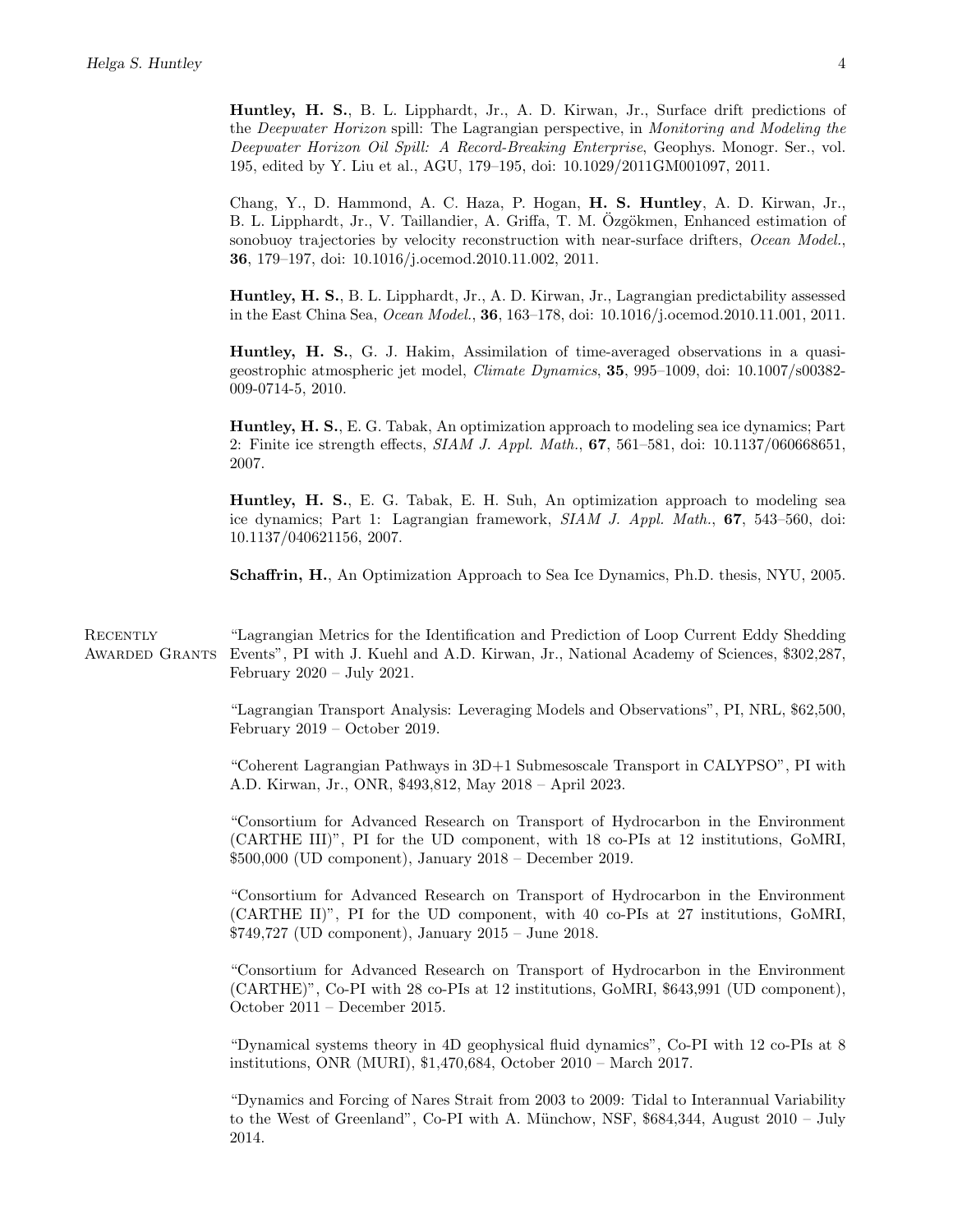| <b>TEACHING</b><br><b>EXPERIENCE</b>       | Undergraduate Level:<br>Climate and Life (UD, spring 2016)<br>Beginning Scientific Computing (UW, spring 2006, winter 2007)<br>Introduction to Continuous Mathematical Modeling (UW, fall 2005)<br>Calculus I (NYU, fall 2003)<br>Calculus II (NYU, spring 2003)<br>Mathematical Thinking (NYU, fall 2001)<br>Calculus I Recitation (NYU, fall 2002)<br>Honors Calculus I Recitation – proof-based (NYU, spring 2001)<br>Interns since 2011: Julie Jones (UD), Natalie Zielinski (UD), Nate Murry (Millersville U.),<br>Madelyn Langin (UD), David Yudin (UD) |
|--------------------------------------------|---------------------------------------------------------------------------------------------------------------------------------------------------------------------------------------------------------------------------------------------------------------------------------------------------------------------------------------------------------------------------------------------------------------------------------------------------------------------------------------------------------------------------------------------------------------|
|                                            | <b>Graduate Level:</b><br>M.S. committee member for R. Alan Mason (UD, summer 2019 – present)<br>M.S. committee member for Michalea King (UD, spring 2015 – spring 2016)<br>M.S. advisor for Sigourney Stelma (UD, fall 2012 – spring 2015)<br>Ph.D. committee member for Patricia Ryan (UD, winter 2012 – spring 2018)<br>M.S. committee member for Lauren Brown (UD, winter 2008 – spring 2011)<br>Applied Linear Algebra and Introductory Numerical Analysis (UW, fall 2006)                                                                               |
|                                            | Postdoctoral Scholars:<br>Henry Chang $(2015 - 2019)$<br>Mohammed H. M. Sulman $(2011 - 2013)$                                                                                                                                                                                                                                                                                                                                                                                                                                                                |
| <b>RESEARCH FIELD</b><br><b>EXPERIENCE</b> | Coherent Lagrangian Pathways from the Surface Ocean to Interior (CALYPSO)<br>Western Mediterranean, March - April 2019<br>Chief Scientists: A. Mahadevan (WHOI), E. D'Asaro (U. of Washington)<br>Shore Support: Real-time model data analysis for adaptive deployments                                                                                                                                                                                                                                                                                       |
|                                            | Submesoscale Processes and Lagrangian Analysis on the Shelf (SPLASH)<br>Gulf of Mexico, April – May $2017$<br>Chief Scientists: J. Molemaker (U. of California, L. A.), A. Shcherbina (U. of Washington)<br>Shore Support: Adaptive deployment input, real-time model and observational data analysis                                                                                                                                                                                                                                                         |
|                                            | Lagrangian Submesoscale Experiment (LASER)<br>Gulf of Mexico, January - February 2016<br>Chief Scientists: E. D'Asaro (U. of Washington), T. Özgökmen and G. Novelli (U. of Miami)<br><i>Participation:</i> Drifter deployments, real-time model and observational data analysis, log QC                                                                                                                                                                                                                                                                      |
|                                            | Grand Lagrangian Deployment (GLAD)<br>Gulf of Mexico, July – August $2012$<br>Chief Scientists: B. Haus (U. of Miami), T. Özgökmen (U. of Miami)<br>Shore Support: Deployment planning assistance, real-time model and observational data<br>analysis                                                                                                                                                                                                                                                                                                         |
|                                            | Canadian Archipelago Throughflow Study (CATS)<br>Nares Strait, Arctic, July - August 2003<br>Chief Scientists: K. Falkner (Oregon State U.), A. Münchow (U. of Delaware), H. Melling<br>(Inst. of Ocean Sciences), R. MacDonald (Inst. of Ocean Sciences)<br><i>Participation:</i> Data collection (ADCP, Seabeam, CTD), mooring deployment                                                                                                                                                                                                                   |
| <b>PATENT</b>                              | Jacobs, G., A.D. Kirwan, Jr., H.S. Huntley, B.L. Lipphardt, Jr., Gathering Materials on<br>the Ocean Surface Based on Forecasting Area Density, U.S. Patent No. 10120836, 2016.                                                                                                                                                                                                                                                                                                                                                                               |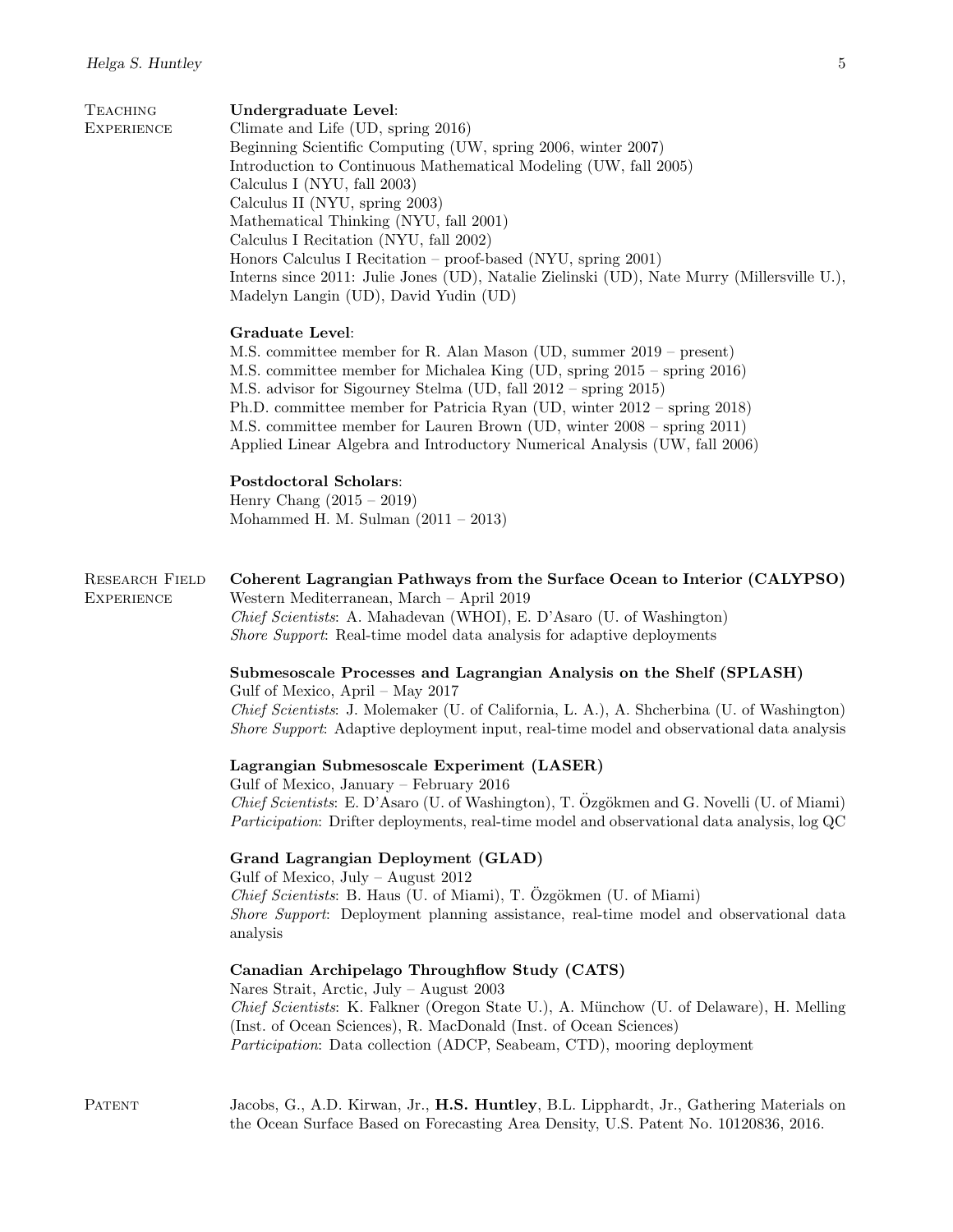| RECENT<br>PRESENTATIONS | Lagrangian Incoherence — The Role of Submesoscale Divergence and Vertical Velocity in<br>Mesoscale Coherence<br>CALYPSO Project Meeting, Alcudia, Spain, June 2019.                                     |  |  |  |
|-------------------------|---------------------------------------------------------------------------------------------------------------------------------------------------------------------------------------------------------|--|--|--|
|                         | $Lagrangian Incoherence$ – The Role of Submesoscale Divergence, Deformation, and Vor-<br>ticity in Mesoscale Coherence<br>SIAM Conference on Applications of Dynamical Systems, Snowbird, UT, May 2019. |  |  |  |
|                         | Exchange Properties of the Louisiana Bight<br>SMSP Lewes-Newark Colloquia, University of Delaware, Newark, DE, May 2019.                                                                                |  |  |  |
|                         | Exchange Properties of the Louisiana Bight (poster)<br>Gulf of Mexico Oil Spill & Ecosystem Science Conference, New Orleans, LA, February 2019.                                                         |  |  |  |
|                         | Lagrangian vs. Eulerian Scale Dependence of Vorticity, Divergence, and Deformation<br>CARTHE Project Meeting, Miami, FL, November 2018.                                                                 |  |  |  |
|                         | Lagrangian Evolution of Kinematic Properties of Ocean Surface Currents Across Scales<br>American Mathematical Society Sectional Meeting, Newark, DE, September 2018.                                    |  |  |  |
|                         | Scale-Dependent Divergence and Vorticity (and Deformation) Estimates in the Louisiana<br>Bight<br>CARTHE Project Meeting, Miami, FL, April 2018.                                                        |  |  |  |
|                         | Clustering, Deformation, and Dispersion of Buoyant Material<br>Gulf of Mexico Oil Spill & Ecosystem Science Conference, New Orleans, LA, February 2018.                                                 |  |  |  |
|                         | Divergence, Vorticity, and Shear: Estimates from SPLASH Gridded Drifter Arrays<br>CARTHE Project Meeting, Miami, FL, November 2017.                                                                     |  |  |  |
|                         | Dispersion vs. Clustering: Evolution of Drifter Distributions at the Ocean Surface (poster)<br>Gulf of Mexico Oil Spill & Ecosystem Science Conference, New Orleans, LA, February 2017.                 |  |  |  |
|                         | Clustering Behavior of LASER Drifters, Observed and Modeled<br>CARTHE Project Meeting, Miami, FL, November 2016.                                                                                        |  |  |  |
|                         | Evolution of Clusters at the Ocean Surface in Models and Observations<br>SIAM Conference on Mathematics of Planet Earth, Philadelphia, PA, September 2016.                                              |  |  |  |
|                         | Big Data Challenges: What to Do to Be Compliant<br>CARTHE Project Meeting, Miami, FL, May 2016.                                                                                                         |  |  |  |
|                         | Seasonality of the Surface Circulation in the Northeastern Gulf of Mexico: Insights from<br>Two Large-Scale Drifter Deployments<br>Ocean Sciences Meeting, New Orleans, LA, February 2016.              |  |  |  |
|                         | Anisotropy and Inhomogeneity in Clustering and Dispersion<br>CARTHE Project Meeting, Miami, FL, October 2015.                                                                                           |  |  |  |
|                         | Life Cycle of a Cluster<br>Lagrangian Analysis and Prediction of Coastal and Ocean Dynamics Meeting, Winter Har-<br>bor, ME, July 2015.                                                                 |  |  |  |
|                         | One- and Two-Dimensional Dispersion Quantification from Drifter Triads (poster)                                                                                                                         |  |  |  |

Gulf of Mexico Oil Spill & Ecosystem Science Conference, Houston, TX, February 2015.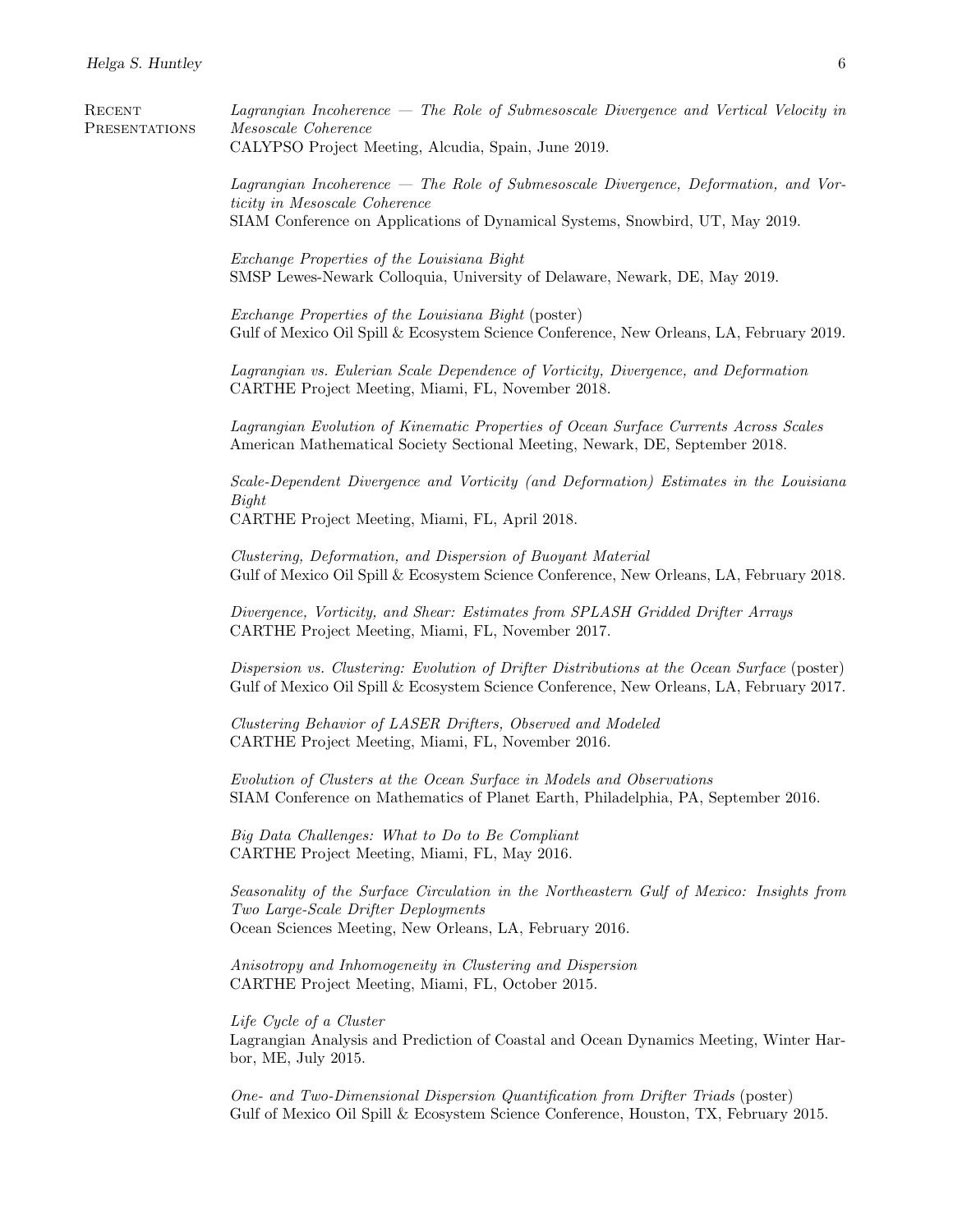| AND FELLOWSHIPS                     | SELECTED AWARDS Alan Berman Research Publication Award (with co-authors)<br>Naval Research Laboratory, March 2017                                                                                                                                                                                                           |  |  |
|-------------------------------------|-----------------------------------------------------------------------------------------------------------------------------------------------------------------------------------------------------------------------------------------------------------------------------------------------------------------------------|--|--|
|                                     | <b>Poster Prize</b> (as co-author)<br>SIAM Conference on Mathematics of Planet Earth, October 2016                                                                                                                                                                                                                          |  |  |
|                                     | Trabant Award for Women's Equity (as board member of the Women's Caucus)<br>President's Diversity Initiative, University of Delaware, May 2013                                                                                                                                                                              |  |  |
|                                     | Boeing Award for Excellence in Teaching<br>Dept. of Applied Mathematics, University of Washington, January 2007                                                                                                                                                                                                             |  |  |
|                                     | <b>VIGRE Postdoctoral Fellowship</b><br>Dept. of Applied Mathematics, University of Washington, September 2005 – August 2007                                                                                                                                                                                                |  |  |
|                                     | Dean's Dissertation Fellowship<br>Graduate School for Arts and Sciences, New York University, September 2004 – May 2005                                                                                                                                                                                                     |  |  |
|                                     | <b>Bella Manel Prize</b> for excellence and promise in graduate mathematics by a woman<br>Courant Institute, New York University, May 2004                                                                                                                                                                                  |  |  |
| <b>SERVICE</b><br><b>EXPERIENCE</b> | Consortium for Advanced Research on Transport of Hydrocarbon in the Environment<br>Data Manager, February $2015$ – present<br>Coordination of long-term storage of data at the Gulf of Mexico Research Initiative Infor-<br>mation and Data Cooperative (GRIIDC), member of the GRIIDC advisory council                     |  |  |
|                                     | MathCounts (competition for middle school students)<br><b>Proofreader</b> for school handbook and competitions, $1997$ – present (except $1998 \& 2000$ )                                                                                                                                                                   |  |  |
|                                     | Conservation Advisory Commission, City of Newark, DE<br>Member, March 2019 - present<br>Advisor to city council on issues involving the city's natural resources                                                                                                                                                            |  |  |
|                                     | Newark Community Sustainability Plan Steering Committee, City of Newark, DE<br>Member, January 2018 - present<br>Oversight of the planning process for long-term sustainability of the city                                                                                                                                 |  |  |
|                                     | BikeNewark, Newark, DE<br><b>Member</b> , $2017$ – present<br>$Co-Chair, 2019 - present$<br>Advocacy for improved bikeability and walkability in the City of Newark                                                                                                                                                         |  |  |
|                                     | <i>Women's Caucus</i> , University of Delaware<br>Board Member, April 2011 - June 2017<br>Publications Subcommittee Chair, December 2012 - June 2015<br>Advocacy for women at UD                                                                                                                                            |  |  |
|                                     | Faculty Senate Commission on Sexual Harassment and Assault, University of Delaware<br>Member, December 2014 - December 2015<br>Review of policies; design and analysis of survey of undergraduates                                                                                                                          |  |  |
|                                     | Deep Roots, Inc. (charity giving scholarships to youth in developing countries)<br>Board Member-at-Large, March 2010 - July 2013<br>Chair, Board of Directors, May 2004 - March 2010<br>Vice-Chair, Board of Directors, October 2002 - May 2004<br>Co-founder and -director, Zambia program, August $2000 -$ October $2002$ |  |  |